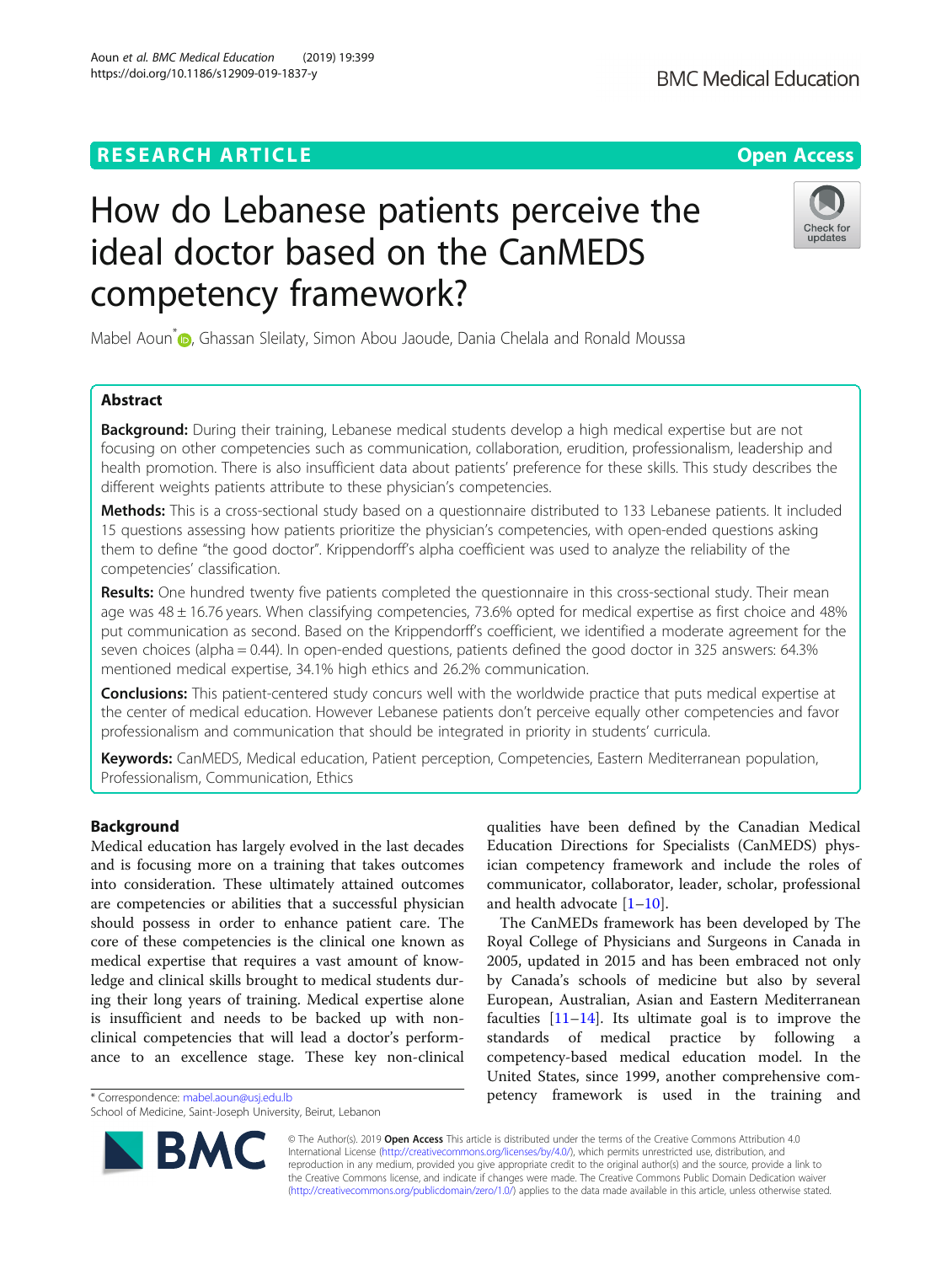assessment of students called the Accreditation Council for Graduate Medical Education (ACGME) [[15](#page-7-0)]. In the Netherlands, the schools of medicine are following the competency framework for undergraduate medical education and those in the United Kingdom the general medical council [\[16](#page-7-0), [17\]](#page-7-0). In Lebanon, the Saint-Joseph University of Beirut started recently an initiative to develop a competency-based medical education program that responds best to the needs of the Lebanese population. This new educational approach plans for a gradual integration of non-clinical competencies into the curriculum of medical students.

Competencies that should be introduced in priority will depend on the international evidence, the medical teachers' assessment of the context, the student's opinion and eventually the patient's needs and perceptions. In fact, the "ideal doctor" can be perceived differently by a medical student, a nurse, a practicing physician or an academic healthcare provider [[18](#page-7-0)–[23](#page-7-0)]. Students in the Netherlands for instance prioritized the communication and professionalism roles whereas academic physicians picked up the communication as the most important [[19,](#page-7-0) [20\]](#page-7-0). So far, patients have never been asked to put in order of priority the 7 competencies of the CanMEDS framework.

Taking into account the patient's perception may allow the Lebanese schools of medicine to improve the curricula of their medical students based on contextualized evidence. The aim of this study is to find out how Lebanese patients perceive the good doctor and what are the competencies they would prefer to see as a priority in their treating physician.

#### Methods

#### Study design, setting and participants

This is a cross-sectional study that took place in 14 Lebanese clinics and included in each clinic the first 10 outpatients more than 18 years old who were visiting a doctor at the clinics in July 2018 and who gave their consent to fill the questionnaire. Lebanon is a Middle-Eastern country with 4.5 million inhabitants based on World Bank 2017. The Lebanese health system is mainly a private one with few services in private hospitals reimbursed by the government. The private clinics were located in hospitals of rural and urban areas covering the majority of the Lebanese territory: Beirut, Mount-Lebanon, South, North and Beqaa. Those clinics were chosen for being convenient to the researchers who have direct contact with the corresponding physicians thus facilitating their consent to participate. The specialties of physicians were: two nephrologists, one dermatologist, four general practitioners, one gastro-enterologist, one orthopedist, one endocrinologist, one cardiologist, one gynecologist, one internal medicine and one general

surgeon. After the physician's consent, the patients needed to give their consent as well. Questionnaires were given to patients by the secretaries at the clinics. Patients were excluded if not mentally capable of understanding the questions (neurological disorder) based on the statement of a family member. Patients had the choice to take the questionnaire home and give it back later.

#### Data collection and questionnaire

Data were collected anonymously from patients who walked in the clinics. The questionnaire included 13 closed- and 2 open-ended questions (Additional file [1](#page-6-0) and Additional file [2\)](#page-6-0). It was written in simple Arabic/ Lebanese and the 7 competencies were highlighted in Arabic and French (because French is the second language in the country).

A pilot study on 30 Lebanese adults (non-physicians) was performed. The 30 individuals filled the questionnaire and put their comments to improve it. Many respondents suggested to add "neutral" to two questions on preferences and many were confused with the order of questions so we adjusted it according to their suggestions.

The first ten questions aimed to assess the demographics and education of the patients, the demographics and specialty of their main treating physician and their preference for age and gender of an eventual future physician.

In questions 11 and 12 the patients were asked to put in order of priority, based on their own perception, the seven CanMEDS competencies. Since Lebanese medical schools have not yet established a competency framework, this study used the CanMEDS framework among others that are being assessed at the national level. The CanMEDS updated in 2015 included seven competencies: the medical expertise at the center, supported by the roles of communicator, collaborator, leader, scholar, professional and health advocate [[1\]](#page-7-0). Patients were asked also to prioritize the components or sub-elements of each competency based on their description in the Can-MEDS 2015. The different components of each competency are summarized in the questionnaire (Additional file [1](#page-6-0) and Additional file [2](#page-6-0)).

Question 13 asked the patients to give a score to the importance of the physician's smile, on a scale from 0 to 10.

Questions 14 and 15 were open-ended: "What are the qualifications that make you say the doctor is competent?" "What are the qualifications that make you say the doctor is not competent?"

#### Sample size

Since the adult Lebanese population includes  $\sim$  3 million people, if we consider a confidence interval of 0.06 and a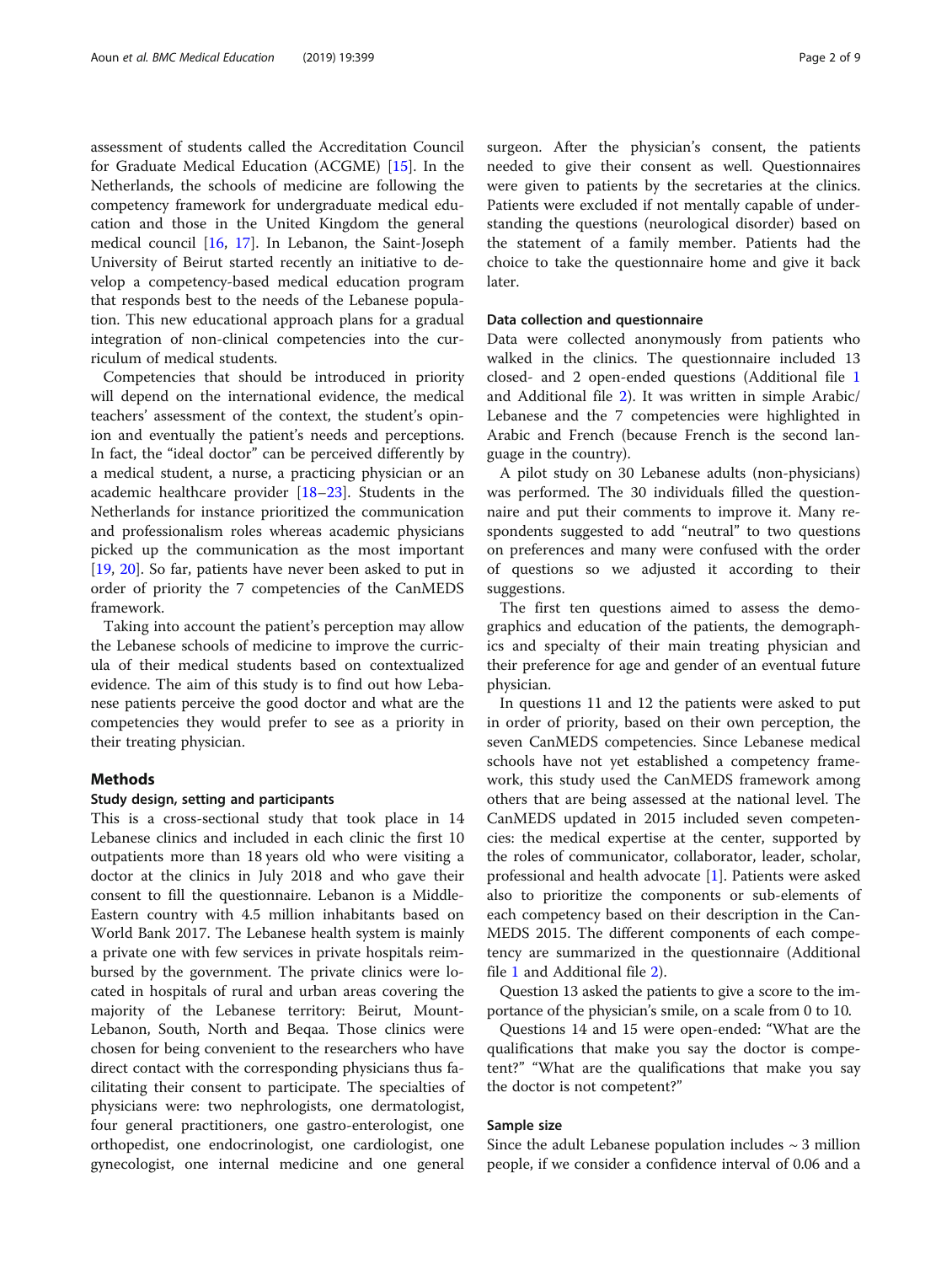confidence level of 90% and we assume that 80% of the adult population have encountered a physician at one point in time [[24](#page-7-0)], the sample size needed to be representative of the population would be 121. Taking into consideration a 10% of non-responders, the final study size would need at least 133 patients. In order to get equal number of 10 patients in each of the 14 specialists' clinics, we included a total of 140 patients.

#### Ethical considerations

This study got the approval of the Saint- Joseph University ethics committee (CEHDF 1194). It is in agreement with the declaration of Helsinki. All patients gave their consent before participation and data were collected anonymously.

#### Statistical analysis

The Statistical Package for Social Sciences (SPSS) version 24.0 was used for data entry and statistical analysis. Continuous variables were expressed as means and standard deviations (SD) if normally distributed and as median and interquartile range (IQR) if data was skewed. Categorical variables were summarized as numbers and percentages. The Krippendorff's alpha coefficient was used to test the reliability of patients' choices when classifying the seven competencies (with 1 being highly reliable and 0.000 nonreliable) [\[25](#page-7-0)]. Chi-square test was used to compare the difference between female and male patients in their choice of competencies. T independent test was used to compare the age between different groups.  $P < 0.05$  was considered as statistically significant. As for the data collection of the open-ended questions, every new theme was entered as a new variable and themes were then bundled into the 7 competencies' domains.

#### Results

#### Socio-demographic characteristics of patients

One hundred forty forms were distributed and 125 patients completed the questionnaire. 68.8% lived in the Mount-Lebanon area, the governorate that includes the highest number of inhabitants. Table 1 summarizes their general characteristics. Their mean age was  $48 \pm 16.76$ years, varying between 19 and 85 years. 56% were female and 44% were male. 68.8% went to college and 61.6% worked. Regarding their treating physicians, 74.4% had a physician of male gender, 68.8% were indifferent regarding the gender of their physician and the majority of them (70.4%) had a preference for a 40- to 60-year-old doctor. 61.6% consulted their physician more than once a year.

Smile importance scored 8.5/10. There was no significant difference between men and women ( $p = 0.66$ ) or between two groups of age < 48 y and  $\geq$  48 y (p = 0.66).

#### Classification of the 7 competencies from the most to the least important

When classifying the 7 competencies by order of priority (Table [2](#page-3-0)), the majority opted for the medical expertise as their first choice (74.4%) and less than the half (48.8%) put the communication as second. Then followed the health advocate role (41.6% put it third), the collaborator (36.3% put it fourth), the professional (35.2% put it fifth), the leader (52% put it sixth) and the scholar (52% put it seventh).

#### Prioritization of sub-elements within each of the 7 competencies

A. Medical expertise: 56.8% of patients set as a priority the sub-element of clinical competence and expertise of the physician (Additional file [3:](#page-6-0) Table S1).

Total  $n = 125$ 

| Age (years),                                                                       |             |
|------------------------------------------------------------------------------------|-------------|
| $Mean \pm SD$                                                                      | $48 \pm 17$ |
| Median (IQR)                                                                       | 46 (35, 60) |
| Sex (M/F)                                                                          | 55 / 70     |
| College (%)                                                                        | 68.8%       |
| Work (%)                                                                           | 61.6%       |
| Treating physician's sex (M/F)                                                     | 93 / 32     |
| Age of treating physician,                                                         |             |
| Mean $\pm$ SD                                                                      | $49 + 9$    |
| Median (IQR)                                                                       | 50 (40, 55) |
| Preference for a physician's sex Male / Female / Neutral                           | 24/15/86    |
| Preference for a physician's age (< 40 years / 40–60 years / > 60 years / Neutral) | 9/88/3/25   |
| Number of consultations per year $(51 / > 1)$                                      | 48 / 77     |

Table 1 General characteristics of the 125 patients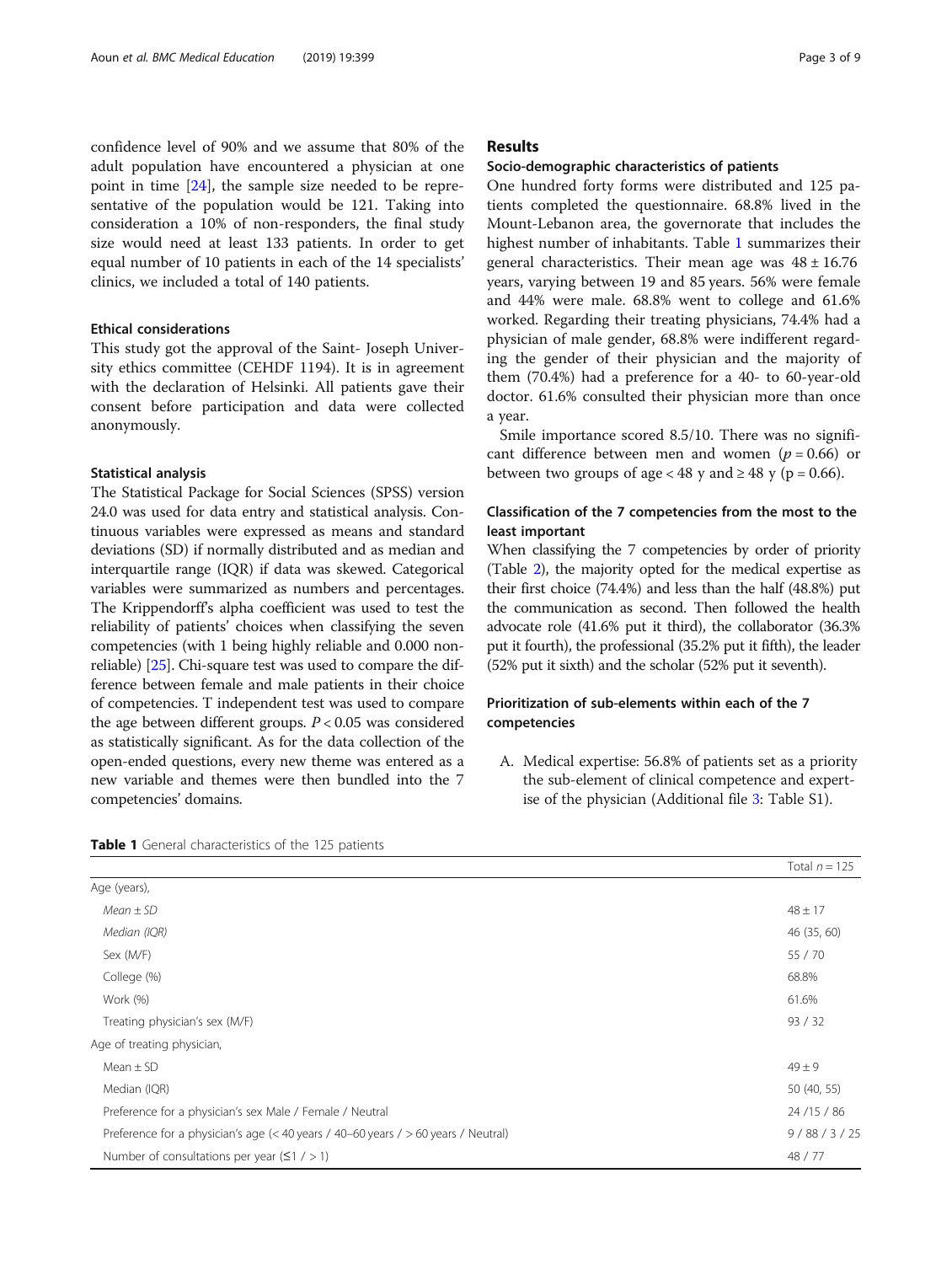|                |      | Α              | B              | C     | D              | E     | F              | G              |
|----------------|------|----------------|----------------|-------|----------------|-------|----------------|----------------|
| First choice   | n    | 93             | 16             | 3     | $\overline{4}$ | 5     | $\overline{2}$ | $\overline{2}$ |
|                | $\%$ | 74.4%          | 12.8%          | 2.4%  | 3.2%           | 4.0%  | 1.6%           | 1.6%           |
| Second choice  | n    | 19             | 61             | 12    | 6              | 22    | 2              | 3              |
|                | %    | 15.2%          | 48.8%          | 9.6%  | 4.8%           | 17.6% | 1.6%           | 2.4%           |
| Third choice   | n    | 3              | 18             | 52    | 25             | 18    | 3              | 6              |
|                | %    | 2.4%           | 14.4%          | 41.6% | 20.0%          | 14.4% | 2.4%           | 4.8%           |
| Fourth choice  | n    | $\overline{2}$ | 14             | 12    | 45             | 25    | 13             | 13             |
|                | $\%$ | 1.6%           | 11.3%          | 9.7%  | 36.3%          | 20.2% | 10.5%          | 10.5%          |
| Fifth choice   | n    | $\mathbf 0$    | 9              | 17    | 19             | 44    | 19             | 17             |
|                | $\%$ | .0%            | 7.2%           | 13.6% | 15.2%          | 35.2% | 15.2%          | 13.6%          |
| Sixth choice   | n    | 3              | $\overline{4}$ | 19    | $\overline{7}$ | 8     | 65             | 19             |
|                | $\%$ | 2.4%           | 3.2%           | 15.2% | 5.6%           | 6.4%  | 52.0%          | 15.2%          |
| Seventh choice | n    | 5              | 3              | 10    | 18             | 3     | 21             | 65             |
|                | $\%$ | 4.0%           | 2.4%           | 8.0%  | 14.4%          | 2.4%  | 16.8%          | 52.0%          |

<span id="page-3-0"></span>Table 2 Classification of competencies in order of priority as perceived by patients

A, Medical Expert; B, Communicator; C, Health Advocate; D, Collaborator; E, Professional; F, Leader; G, Scholar

- B. Communication: 36% preferred a doctor who listens to the patient (Additional file [3:](#page-6-0) Table S2).
- C. Health advocate: 76.8% put a high weight on the work done with patients rather than with community for prevention and awareness (Additional file [3](#page-6-0): Table S3).
- D. Collaborator: 47.2% highlighted the skills of a physician capable of transferring the patient to another specialist (Additional file [3](#page-6-0): Table S4).
- E. Professional: 56% mentioned mostly the ethics of the physicians (Additional file [3](#page-6-0): Table S5).
- F. Leader: 30.4% chose the management of resources (Additional file [3](#page-6-0): Table S6).
- G. Scholar: 44.8% emphasized the continuing education of physicians (Additional file [3](#page-6-0): Table S7).

#### Krippendorff's coefficient for evaluation of the reliability of choices

Krippendorff's coefficient was assessed by taking into account the units, observers and pairs (Table 3). The unit is the number of items analyzed. Unit = 7 corresponds to the 7 dimensions analyzed in the question that classifies the 7 competencies; when analyzing each dimension or competency alone, the unit is then the number of subelements inside each dimension. The observers are the subjects who answered the questionnaire, that is, 125 subjects. The pair is the count of judgments (answers) done by the observers on the units.

We found a moderate agreement for the total 7 dimensions (A to G), a weak agreement for A, C and E and a null agreement for B, D, F and G (Table 3).

| <b>Table 3</b> Nilpperioditi's coefficient for evaluation of the reliability of choices |                   |           |                |       |           |        |  |  |  |  |
|-----------------------------------------------------------------------------------------|-------------------|-----------|----------------|-------|-----------|--------|--|--|--|--|
|                                                                                         | Alpha coefficient | LL95%CI   | <b>UL95%CI</b> | Units | Observers | Pairs  |  |  |  |  |
| 7 dimensions                                                                            | 0.4473            | 0.3954    | 0.4946         |       | 125       | 54,126 |  |  |  |  |
| Choice A                                                                                | 0.2312            | 0.1462    | 0.3195         |       | 125       | 38,750 |  |  |  |  |
| Choice B                                                                                | 0.0673            | $-0.0312$ | 0.1622         |       | 125       | 38,750 |  |  |  |  |
| Choice C                                                                                | 0.2844            | 0.1036    | 0.4821         |       | 125       | 15,500 |  |  |  |  |
| Choice D                                                                                | 0.0298            | $-0.1237$ | 0.1988         | 3     | 125       | 23,250 |  |  |  |  |
| Choice E                                                                                | 0.2848            | 0.1826    | 0.3782         | 4     | 125       | 31,000 |  |  |  |  |
| Choice F                                                                                | 0.0065            | $-0.1118$ | 0.1238         | 4     | 125       | 31,000 |  |  |  |  |
| Choice G                                                                                | 0.0586            | $-0.0549$ | 0.1597         | 4     | 125       | 31,000 |  |  |  |  |

the 3 Krippendorff's coefficient for evaluation of the reliability of choices

Krippendorff's alpha coefficient = 1 depicts high reliability and coefficient = 0.0000 a null reliability; LL95%CI, lower limit of the 95% confidence interval; UL95%CI, higher limit of the 95% confidence interval;

A, Medical Expert; B, Communicator; C, Health Advocate; D, Collaborator; E, Professional; F, Leader; G, Scholar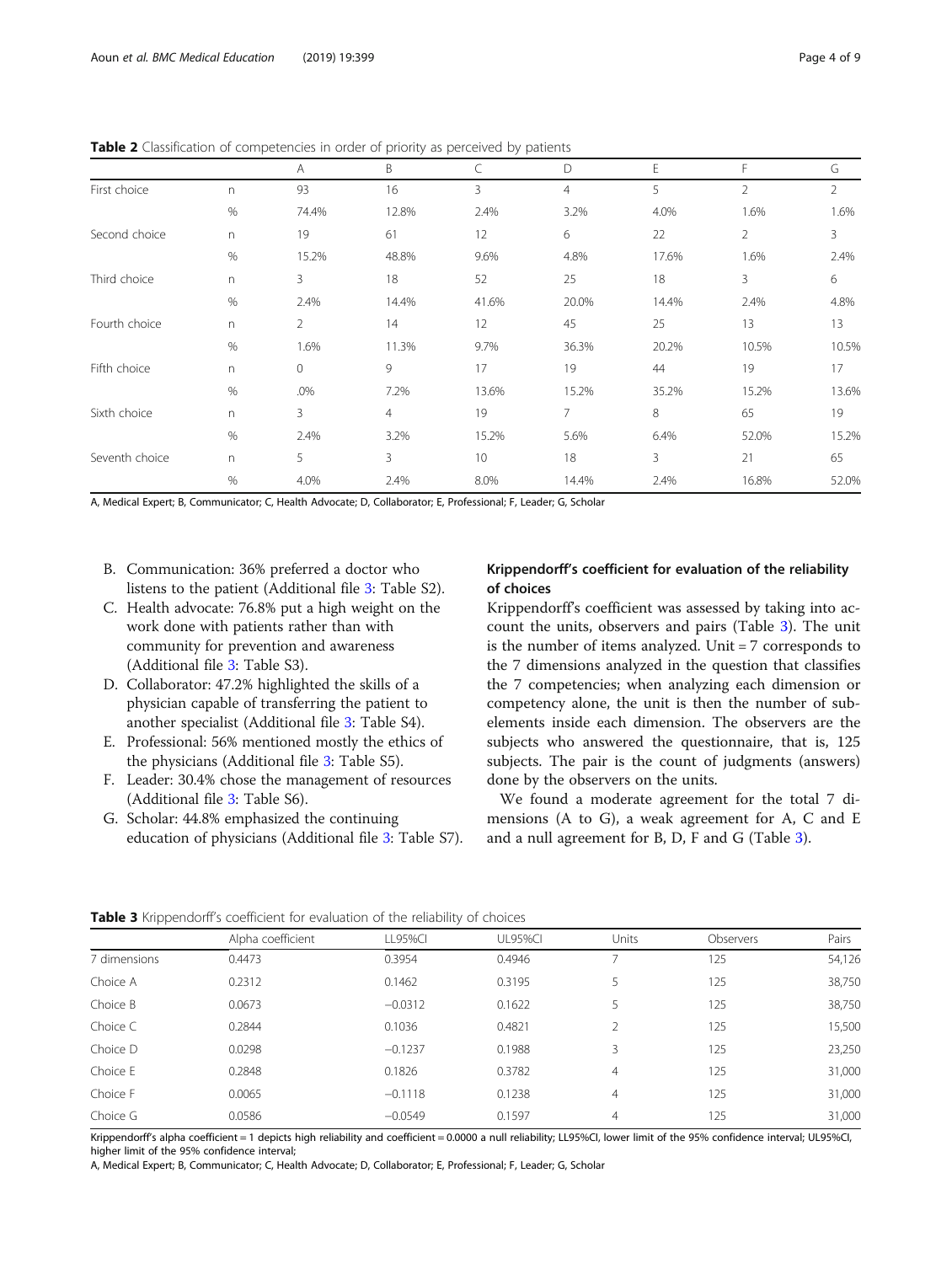#### Open-ended questions: how do you define the "good doctor" and the "bad doctor"?

In the open-ended questions, patients defined the competent doctor in 185 answers and the non-competent one in 140 answers. A total of 325 answers were reported where three CanMEDS roles were mostly highlighted (Fig. 1): 64.3% of the patients mentioned features of the medical expert, 34.1% emphasized the high ethical attitude and 26.2% pointed out to communication. Just a small number of patients mentioned the scholar role and none the heath advocate.

In the group of patients who cited the medical expert characteristics, their mean age was  $47.7 \pm 17.6$  years, 64.2% worked, 50.6% were males, 67.9% went to college, 39.5% defined a good or bad doctor based on "the right diagnosis" and 28.4% of them based on "the right treatment".

In the group of patients who cited communication skills, their mean age was  $46.2 \pm 16.7$  years,  $75.8\%$ worked, 57.6% were females, 78.8% went to college, 63.6% highlighted the physician's listening skills and 48.5% wanted a physician who explains.

In the group of patients who cited the professionalism, their mean age was  $47.8 \pm 16.8$  years, 67.4% worked, 53.5% were females, 74.4% went to college, 41.9% emphasized the doctor's empathy, 30.2% feared neglect and lack of care, 23.3% claimed respect et 16% humanity.

In the group of patients who cited the high selfconfident doctor (15% of patients), their mean age was 43.6 ± 17.3 years, 73.7% worked, 57.9% were females, 84.2% went to college, and no difference was depicted between men and women.

When mentioning the leadership skill, patients exclusively tackled the management of poor resources where patients see the good doctor as the one who provides the best quality of care with the minimum of tests (12.7%).

#### Comparisons based on gender and age

Based on the open-ended questions, men slightly surpassed women in citing the role of medical expert ( $p =$ 0.043). No significant difference was noted in the age between those prioritizing a competency and those not.

#### **Discussion**

This patient-centered study showed that Lebanese people seeking care favor the physician's role of medical expert and put it at the top of the list of competencies. This finding was manifest in the closed and open-ended questions. It concurs well with the global perception of a competent doctor and reinforces the focus on this "sine qua non" competency in all schools of medicine [[2,](#page-7-0) [21](#page-7-0)]. Medical expertise is placed at the heart of the CanMEDS 2015 flower diagram and all other competency

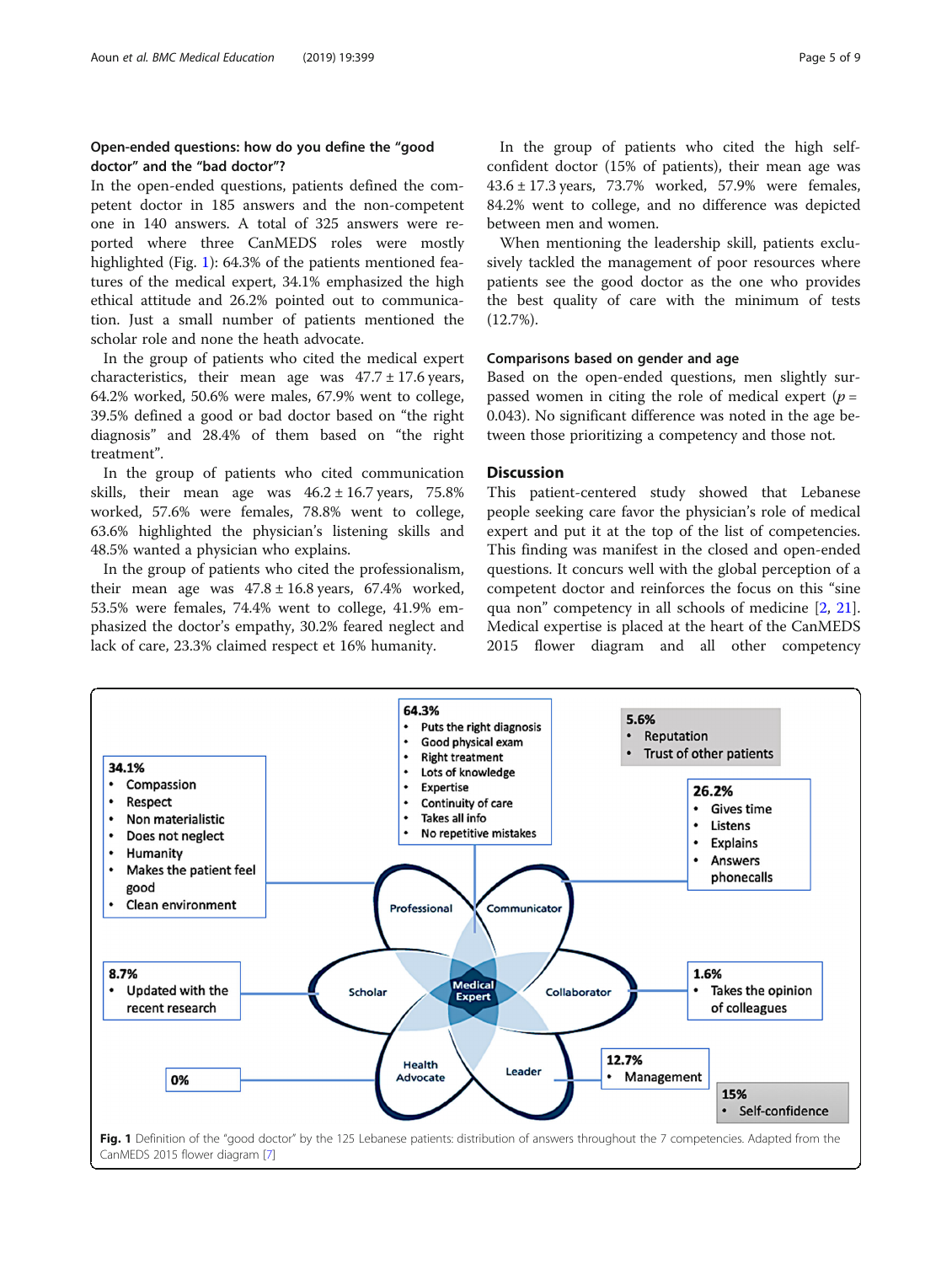frameworks agree that a good doctor should be excellent in questioning, examining, diagnosing and treating the patient [\[7](#page-7-0), [15,](#page-7-0) [17\]](#page-7-0). In order to optimize the clinical expertise of medical graduates in Lebanon, some authors have suggested to start by reducing the variation in practices and proposed a unification of medical schools' curricula [\[26\]](#page-7-0). Unexpectedly, our study found a higher proportion of men prioritizing the medical expert role despite the fact that the educational level across gender was similar. This finding needs to be assessed further in the future to confirm whether Lebanese women favor the interrelational competencies over the rational approach.

The second most preferred competency in the openended questions appears to be professionalism with the majority of answers putting stress on the physician's ethical attitude. This is not surprising knowing that the roots of medicine are based on Hippocrates code of ethics [\[27,](#page-7-0) [28](#page-7-0)]. Professionalism has been one of the most rapidly integrated competencies in the Canadian program along with medical expertise and scholar roles [\[2](#page-7-0)]. However, it is still difficult to teach professionalism especially in the post-modern era where physicians carry a huge responsibility not only towards patients but also regarding their own well-being [[29\]](#page-7-0). A lack of professionalism can be perceived very differently by regions and it may simply tackle the choice of words [[30\]](#page-7-0) or clothes [[22\]](#page-7-0). Some authors have suggested three different ways to teach professionalism [[31\]](#page-7-0). The most traditional physicians find the professionalism in values, humanitarian attitude, compassion, respect. A second group considers professionalism as a competency allowing physicians to show good behavior when performing a task at the bed of the patient. The third group integrates professionalism in a wider framework where a physician interacts within the community and aims for perfection in his practice [\[31](#page-7-0)]. Our patients have clearly expressed their need of the traditional human values in a physician and this is not surprising coming from an oriental background where religious values predominate whether Christians or Muslims.

Interestingly, the communicator role came out second in the patients' classification of competencies and third in the open-ended questions. In most of the patients' answers, « listening » was pointed out most among all the other sub-elements of communication. Listening to patients has been demonstrated as a crucial step in any health system that aims to achieve performance improvement and preserve the security of the patient by minimizing medical errors [[32\]](#page-7-0). It is a quality that needs to be taught to medical students at their first clinical encounter with patients and it is essential in both oriental and occidental communities. Indeed, communication and professionalism have been picked up as most

important by students in the Netherlands whereas active listening and verbal communication in critical clinical situations were also prioritized by their medical teachers [[19,](#page-7-0) [20](#page-7-0)]. In 2017, in Poland, the « PRACTA study » developed an online program that teaches general practitioners the kind of words that old patients expect to hear when communicating their symptoms [[33](#page-7-0)]. Finally, in our survey, as a part of both non verbal communication and compassion, the smile of a physician got a score of 8.5/10 stressing on the importance of a smile to reduce the psychological distance between individuals [\[34](#page-7-0)].

A remarkable finding in this study was the patient's perception of just one aspect of leadership: the capacity of the physician to offer the best quality of care with a minimum of prescribed tests. This is a need that is aligned with the socioeconomic status of our developing country. Indeed, cost-effectiveness and efficiency are two characteristics necessary in a middle-income country. Managing and leading continuous improvement were not mentioned and this could be due to the resistance of the modern society to put doctors at the top of the hierarchy. This issue was largely discussed by Sonnenberg et al. that proposed to combine the leadership with the interprofessional collaboration and work seriously to teach this leadership's team work to residents [[35\]](#page-7-0). An educational program of collaborative leadership has been already implemented by the American College of Cardiology that believes that developing non-clinical skills of cardiology students can enhance the improvement of the cardiovascular health of patients [[36,](#page-7-0) [37\]](#page-7-0). It would be interesting to integrate such program in the different specializations' curricula of different schools of medicine in Lebanon and the world.

Of utmost importance is the lack of emphasis of patients on collaboration, health promotion and erudition mainly in the open-ended questions. In the closed questions, these three competencies came also after medical expertise and communication. Regarding health promotion, this competency appears to be neglected and underestimated by the Lebanese population and deserves to be discussed and promoted with the help of different stakeholders involved in the national health system. The erudite or scholar role was mentioned by a small number of patients who defined a good doctor as someone who performs research. This is a role that is usually more appreciated by physicians and students [[2,](#page-7-0) [38](#page-7-0)] and it is not surprising that non-physicians neglect this aspect. However, erudition is an indirect factor that strengthens the medical expert role that was most chosen by our patients and deserves more attention. Although this study assesses the needs and perceptions of patients, one should remember that patients are not aware of all aspects that would improve a physician's performance, especially when these physicians are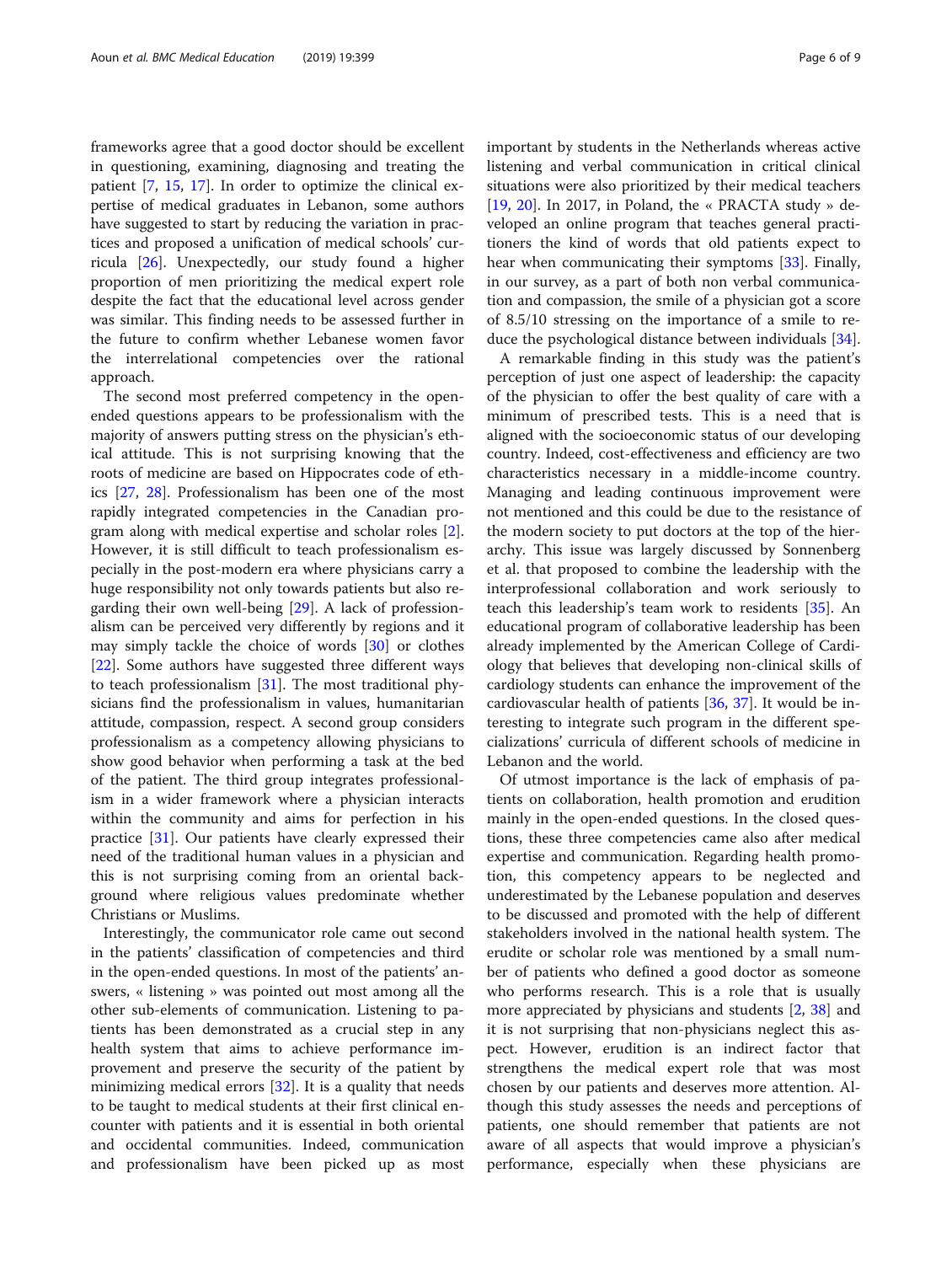<span id="page-6-0"></span>simultaneously clinicians, teachers and researchers. Our results demonstrated the absence of patients' perception of the importance of teaching. And this will enhance the challenge that physicians face to keep a balance between their clinical practice and their academic profession [\[39](#page-8-0)]. Unfortunately, without the academic aspect and its public recognition, medical profession cannot progress.

It is noteworthy that answers to open-ended questions included two ideas that are not mentioned in any of the CanMEDs competencies: the physician's self-confidence and the notoriety. Self-confidence may be integrated with leadership or communication. Notoriety is the endpoint of physicians' performance and reflects the trust of patients. Effectively, all physicians aspire to get the trust of their community and several studies point out to the global crisis in the relationship patient-physician [\[40](#page-8-0)]. Trust, when achieved, can enhance patients' compliance and intake of medication  $[41]$ . A group of family physicians evaluated 414 patients and found out that trust is dependent on ethics and communication, two competencies highlighted by our patients [\[42\]](#page-8-0). Besides selfconfidence and notoriety, patients did not suggest other new concepts especially related to our post-modern society like the internet and advanced techonology. A study from the Netherlands surveying 102 gynecologists highlighted two new competencies to be addressed in the future, the entrepreneur and the technology user [[43\]](#page-8-0). Another one evaluating 225 general practitioners showed that an online training was found to be more effective than reading a PDF text [\[31\]](#page-7-0). These two competencies need to be taken into consideration for the new generations.

In summary, the results of this study can help developing a curriculum that is competency-based in Lebanon and adapted to the context's needs. Ultimately at the level of student's evaluation, the Objective Structured Clinical Examination (OSCE), when well prepared, can identify all the non-clinical competencies of a medical student [\[44](#page-8-0)]. Indeed the virtual patient may help students acquire the communication and collaboration roles however the best way would be by encountering real patients and experiences [[45](#page-8-0)]. In Lebanon, Yazigi et al. highlighted the « Role Model » of a physician, necessary to transfer all competencies to medical students [[46\]](#page-8-0). These students will be themselves the example to be passed on to future generations and this can be seen as a dynamic heritage.

This study has some limitations. First an information bias is possible in the classification of competencies A to G in order of priority; many patients may have kept the order A to G by default. If these patients were interviewed, this bias would have been reduced. Anyways, the open-ended questions helped in clarifying the patients' real priorities and were considered more accurate. The

second limitation is that the questionnaire was piloted but not well validated. The third limitation is the high number of patients included from the Mount-Lebanon governorate and although it has the highest number of inhabitants compared to other governorates, 68% is overrepresenting this region. Despite these limitations, this study is the first to evaluate patients' needs and perceptions before integrating a competency-based program in medical students training.

#### Conclusions

This study revealed that Lebanese patients put the role of medical expert at the center of their expectations towards a competent doctor and this is in agreement with the global practice of medical schools. The six other non-clinical competencies of the CanMEDs framework are given different weights by patients with professionalism, communication and leadership emerging first. Therefore, Lebanese medical students should be trained early on these three competencies that can be integrated progressively in the pre- and post-graduate curriculum. Finally, patients' underrating of the physician's health advocate, teacher, researcher and scholar roles brings to light the necessity of educating the population on the importance of these key qualities for a "good doctor".

#### Supplementary information

Supplementary information accompanies this paper at [https://doi.org/10.](https://doi.org/10.1186/s12909-019-1837-y) [1186/s12909-019-1837-y](https://doi.org/10.1186/s12909-019-1837-y).

Additional file 1: Lebanese version of the survey.

Additional file 2: English version of the Survey about the ideal physician. Additional file 3: Table S1. Classification of the sub-elements of the Medical Expert. Table S2. Classification of the sub-elements of the Communicator. Table S3. Classification of the sub-elements of the Health Advocate. Table S4. Classification of the sub-elements of the Collaborator. Table S5. Classification of the sub-elements of the Professional. Table S6. Classification of the sub-elements of the Leader. Table S7. Classification of the sub-elements of the Erudite or Scholar.

#### Abbreviations

ACGME: Accreditation Council for Graduate Medical Education; CanMEDS: Canadian Medical Education Directions for Specialists; OSCE: Objective Structured Clinical Examination

#### Acknowledgments

The authors acknowledge all the patients who took the time to fill the questionnaire and all persons who helped distributing the questionnaire.

#### Authors' contributions

MA and RM contributed towards the design conceptualization. MA worked on the data acquisition, analysis and interpretation. GS and MA performed the statistical analysis. MA developed the first draft of the manuscript. SAJ helped in writing the manuscript. MA, GS, SAJ, DC, RM revised the manuscript. All authors read and approved the final manuscript.

#### Authors' information

Mabel Aoun is an instructor at the Medical School of Saint-Joseph University and Head of Department of Nephrology at Saint-Georges Ajaltoun Hospital; Ghassan Sleilaty is the head of the Clinical Research Center and instructor at the Department of Biostatistics at the Medical School of Saint-Joseph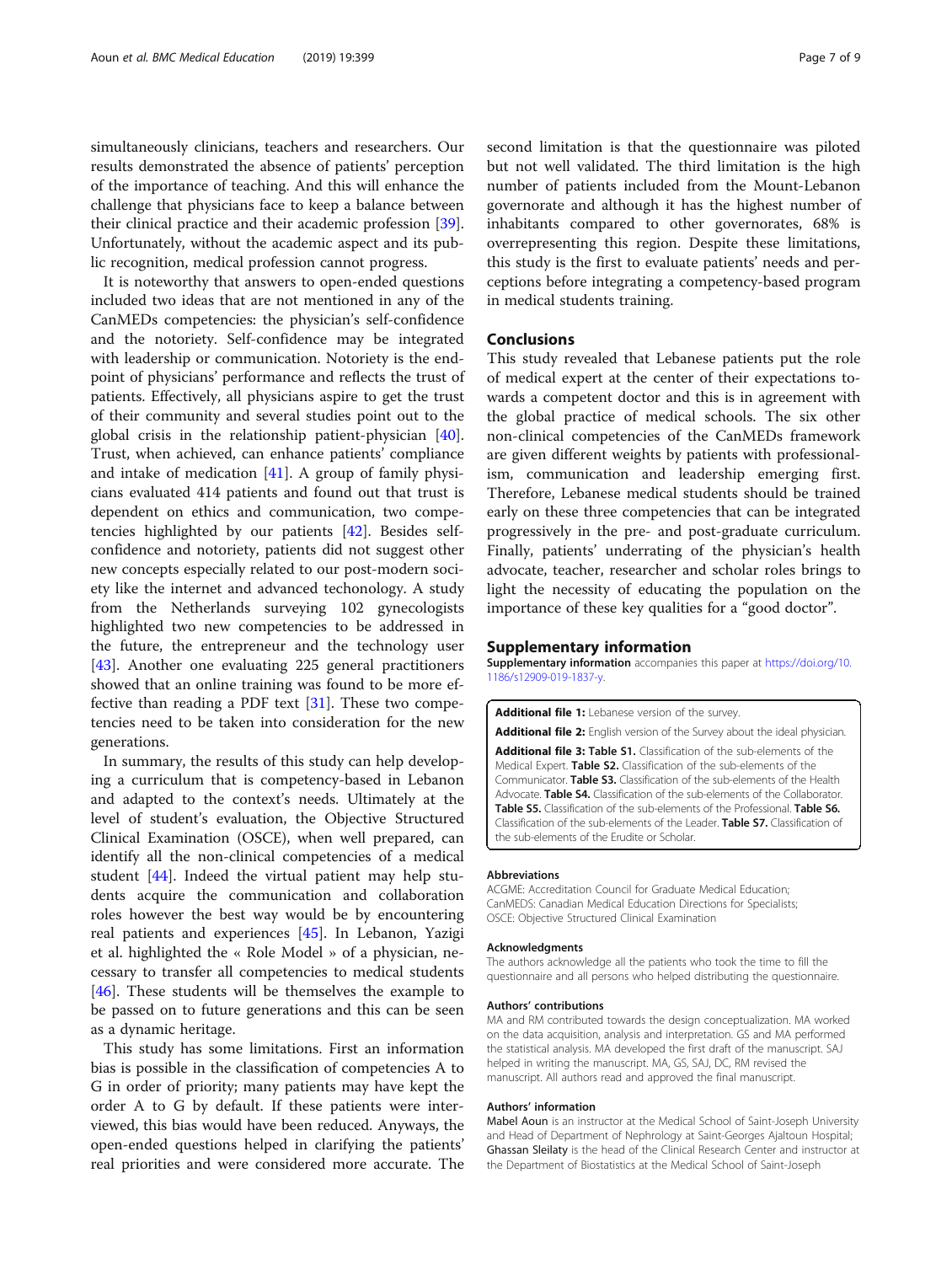<span id="page-7-0"></span>University and cardiac surgeon at Hôtel-Dieu de France Hospital; Simon Abou Jaoude is a professor of cardiology at the Saint-Joseph University and Hôtel-Dieu de France Hospital and the President of the educational program at the Medical School of Saint-Joseph University; Dania Chelala is the head of Department of Nephrology at Saint-Joseph University and Hôtel-Dieu de France Hospital; Ronald Moussa is a professor of neurosurgery at the Saint-Joseph University and Hôtel-Dieu de France Hospital, Beirut, Lebanon.

#### Funding

None.

#### Availability of data and materials

All data generated or analysed during this study are included in this published article [and its supplementary information files].

#### Ethics approval and consent to participate

This study got the approval of the ethics committee of the Saint-Joseph University of Beirut (CEHDF 1194). All included patients agreed to participate before filling the questionnaire.

#### Consent for publication

Not applicable.

#### Competing interests

The authors declare that they have no competing interests.

#### Received: 2 June 2019 Accepted: 7 October 2019 Published online: 29 October 2019

#### References

- 1. Frank JR, Snell L, Sherbino J, editors. CanMEDS 2015 physician competency framework. Ottawa: Royal College of Physicians and Surgeons of Canada; 2015.
- 2. Frank JR. The CanMEDS 2005 physician competency framework: better standards. Better physicians. Better care. Ottawa: Royal College of Physicians and Surgeons of Canada; 2005.
- 3. Bhanji F, Lawrence K, Goldszmidt M, Walton M, Harris K, Creery D, et al. Medical expert. In: Frank JR, Snell L, Sherbino J, editors. CanMEDS 2015 physician competency framework. Ottawa: Royal College of Physicians and Surgeons of Canada; 2015.
- 4. Neville A, Weston W, Martin D, Samson L, Feldman P, Wallace G, et al. Communicator. In: Frank JR, Snell L, Sherbino J, editors. CanMEDS 2015 physician competency framework. Ottawa: Royal College of Physicians and Surgeons of Canada; 2015.
- 5. World Health Organization. Framework for action on interprofessional education and collaborative practice. Geneva: World Health Organization; 2010. Available from: [http://whqlibdoc.who.int/hq/2010/WHO\\_HRH\\_HPN\\_10.3\\_eng.pdf](http://whqlibdoc.who.int/hq/2010/WHO_HRH_HPN_10.3_eng.pdf)
- Richardson D, Calder L, Dean H, Glover Takahashi S, Lebel P, Maniate J, et al. Collaborator. In: Frank JR, Snell L, Sherbino J, editors. CanMEDS 2015 physician competency framework. Ottawa: Royal College of Physicians and Surgeons of Canada; 2015.
- 7. Dath D, Chan M-K, Anderson G, Burke A, Razack S, Lieff S, et al. Leader. In: Frank JR, Snell L, Sherbino J, editors. CanMEDS 2015 physician competency framework. Ottawa: Royal College of Physicians and Surgeons of Canada; 2015.
- Sherbino J, Bonnycastle D, Côté B, Flynn L, Hunter A, InceCushman D, et al. Health advocate. In: Frank JR, Snell L, Sherbino J, editors. CanMEDS 2015 physician competency framework. Ottawa: Royal College of Physicians and
- Surgeons of Canada; 2015. Richardson D, Oswald A, Chan M-K, Lang ES, Harvey BJ. Scholar. In: Frank JR,
- Snell L, Sherbino J, editors. CanMEDS 2015 physician competency framework. Ottawa: Royal College of Physicians and Surgeons of Canada; 2015. 10. Snell L, Flynn L, Pauls M, Kearney R, Warren A, Sternszus R, et al. Professional. In:
- Frank JR, Snell L, Sherbino J, editors. CanMEDS 2015 physician competency framework. Ottawa: Royal College of Physicians and Surgeons of Canada; 2015.
- 11. Frank JR, Jabbour M, Tugwell P, et al. Skills for the new millennium: report of the societal needs working group, CanMEDS 2000 project. Ann Royal Coll Phys Surg Can. 1996;29:206–16.
- 12. Jilg S, Möltner A, Berberat P, Fischer MR, Breckwoldt J. How do supervising clinicians of a university hospital and associated teaching hospitals rate the relevance of the key competencies within the CanMEDS roles framework in respect to teaching in clinical clerkships? GMS Z Med Ausbild. 2015;32(3): Doc33. [https://doi.org/10.3205/zma000975.](https://doi.org/10.3205/zma000975)
- 13. Vildbrad MD, Lyhne JM. Improvement in CanMEDS competencies for medical students in an interdisciplinary and voluntary setting. Adv Med Educ Pract. 2014;5:499–505.
- 14. Hurwitz S, Kelly B, Powis D, Smyth R, Lewin T. The desirable qualities of future doctors – a study of medical student perceptions. Med Teach. 2013; 35:7e1332 e1339. <https://doi.org/10.3109/0142159X.2013.770130>.
- 15. Swing SR, Clyman SG, Williams RG. Advancing resident assessment in graduate medical education. J Grad Med Educ. 2009;1:278–86.
- 16. Laan RF, Leunissen RR, van Herwaarden CL. The 2009 framework for undergraduate medical education in the Netherlands. GMS Z Med Ausbild. 2009;27(2):Doc35. [https://doi.org/10.3205/zma000672.](https://doi.org/10.3205/zma000672)
- 17. General Medical Council. Tomorrow's doctors. London: General Medical Council; 2009. p. 2009.
- 18. Fürstenberg S, Harendza S. Differences between medical student and faculty perceptions of the competencies needed for the first year of residency. BMC Med Educ. 2017;17(1):198. <https://doi.org/10.1186/s12909-017-1036-7>.
- 19. Rademakers J, De Rooy NC, Ten Cate O. Senior medical students' appraisal of CanMEDS competencies. Med Educ. 2007;41(10):990–4.
- 20. Wijnen-Meijer M, van der Schaaf M, Nillesesen K, Harendza S, Ten Cate O. Essential facets of competence that enable trust in medical graduates: a ranking study among physician educators in two countries. Perspect Med Educ. 2013;2(5–6):290–7. [https://doi.org/10.1007/s40037-013-0090-z.](https://doi.org/10.1007/s40037-013-0090-z)
- 21. Stutsky BJ, Singer M, Renaud R. Determining the weighting and relative importance of CanMEDS roles and competencies. BMC Res Notes. 2012;5:354.
- 22. Chang DS, Lee H, Lee H, Park HJ, Chae Y. What to wear when practicing oriental medicine: patients' preferences for doctors' attire. J Altern Complement Med. 2011;17(8):763–7. [https://doi.org/10.1089/acm.2010.0612.](https://doi.org/10.1089/acm.2010.0612)
- 23. Zhu Y, Yan T, Qu B. Assessment of surgery resident competency provided by patients. J Craniofac Surg. 2016;27(8):2105–9. [https://doi.org/10.1097/SCS.](https://doi.org/10.1097/SCS.0000000000003101) [0000000000003101](https://doi.org/10.1097/SCS.0000000000003101).
- 24. Ambulatory care use and physician office visits. Summary health statistics: National Health Interview Survey, 2017 page 1 of 9. Table A-18a, [https://](https://www.cdc.gov/nchs/fastats/physician-visits.htm) [www.cdc.gov/nchs/fastats/physician-visits.htm](https://www.cdc.gov/nchs/fastats/physician-visits.htm)
- 25. Hayes A, Krippendorff K. Answering the call for a standard reliability measure for coding data. Commun Methods Meas. 2007;1:77–89.
- 26. Nemr E, Meskawi M, Nemr R, Yazigi A. Undergraduate medical education in Lebanon. Med Teach. 2012;34(11):879–82. [https://doi.org/10.3109/0142159X.](https://doi.org/10.3109/0142159X.2012.716184) [2012.716184](https://doi.org/10.3109/0142159X.2012.716184).
- 27. Jotterand F. The Hippocratic oath and contemporary medicine: dialectic between past ideals and present reality? J Med Philos. 2005;30(1):107–28.
- 28. Bujalkova M. Hippocrates and his principles of medical ethics. Bratisl Lek Listy. 2001;102(2):117–20.
- 29. Beauchamp G. The challenge of teaching professionalism. Ann Acad Med Singap. 2004;33:697–705.
- 30. Berman JR, Aizer J, Bass AR, et al. Fellow use of medical jargon correlates inversely with patient and observer perceptions of professionalism: results of a rheumatology OSCE (ROSCE) using challenging patient scenarios. Clin Rheumatol. 2016;35:2093–9. <https://doi.org/10.1007/s10067-015-3113-9>.
- 31. Irby D, Hamstra S. Parting the clouds: three professionalism frameworks in medical education. Acad Med. 2016;91(12):1606–11.
- 32. Denham CR, Dingman J, Foley ME, Ford D, Martins B, O'Regan P. Are you listening … are you really listening? J Patient Saf. 2008;4:148–61.
- 33. Wlodarczyk D, Chylińska J, Lazarewicz M, et al. Enhancing doctors' competencies in communication with and activation of older patients: the promoting active aging (PRACTA) computer-based intervention study. J Med Internet Res. 2017;19(2):e45. <https://doi.org/10.2196/jmir.6948>.
- 34. Bogodistov Y, Dost F. Proximity begins with a smile, but which one? Associating non-duchenne smiles with higher psychological distance. Front Psychol. 2017;8:1374. <https://doi.org/10.3389/fpsyg.2017.01374>.
- 35. Sonnenberg LK, Pritchard-Wiart L, Busari J. The resident physician as leader within the healthcare team. Leadersh Health Serv (Bradf Engl). 2018;31(2): 167–82. <https://doi.org/10.1108/LHS-08-2017-0046>.
- 36. O'Gara PT. President's page: a call for leadership. JACC. 2014;63(13): 1333–4.
- 37. Seals AA. Fellowship training in cardiology: finding synergies between academic program clinical competencies and ACC-developed nonclinical competencies. JACC. 2016;68(21):2376–8.
- 38. McConnell M, Gu A, Arshad A, Mokhtari A, Azzam K. An innovative approach to identifying learning needs for intrinsic CanMEDS roles in continuing professional development. Med Educ Online. 2018;23(1):1497374. <https://doi.org/10.1080/10872981.2018.1497374>.